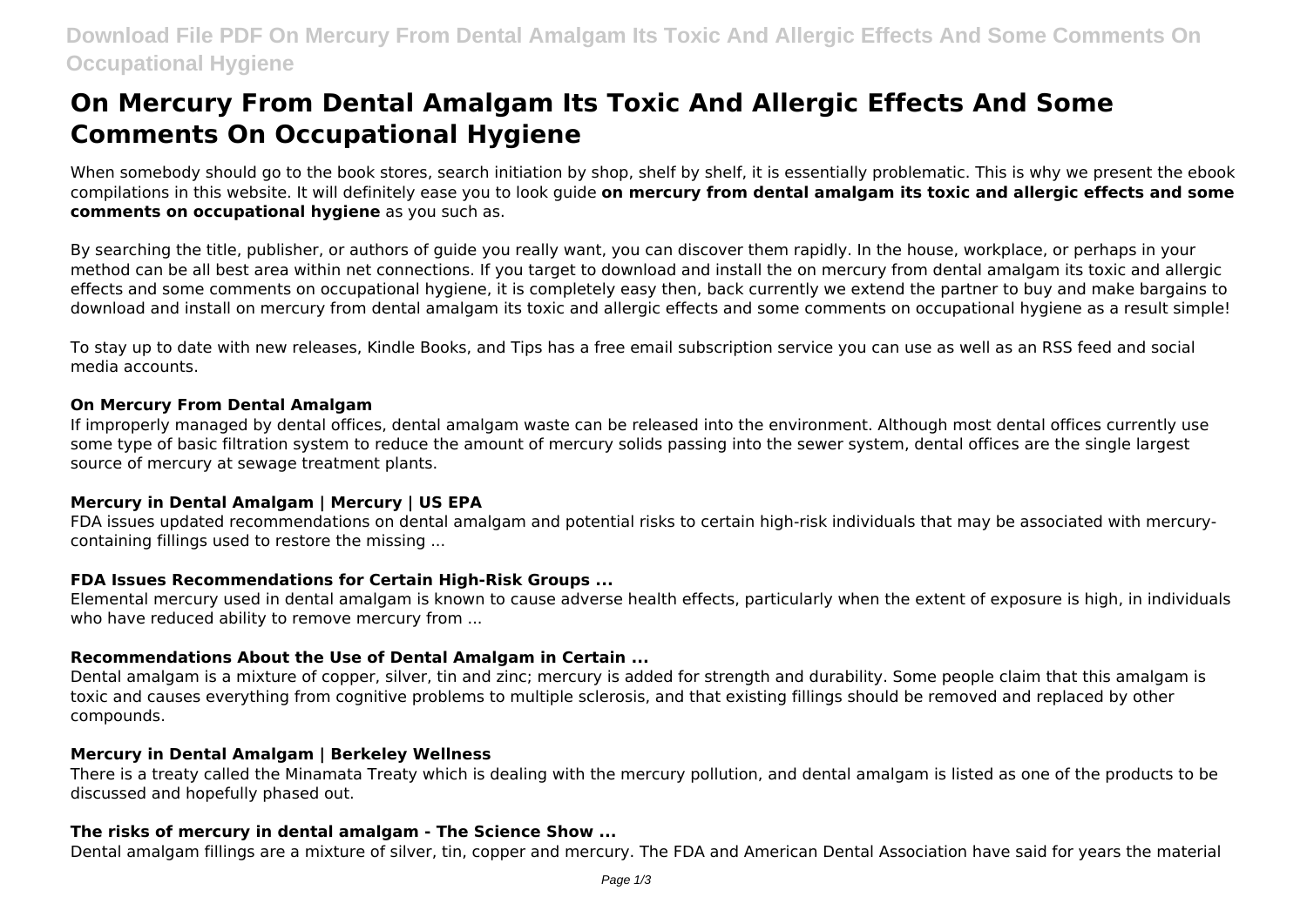# **Download File PDF On Mercury From Dental Amalgam Its Toxic And Allergic Effects And Some Comments On Occupational Hygiene**

is safe, but advocates have called for a filling ...

# **FDA warns popular dental amalgam fillings could cause ...**

Dental amalgam is a liquid mercury and metal alloy mixture used in dentistry to fill cavities caused by tooth decay. Low-copper amalgam commonly consists of mercury (50%), silver (~22-32%), tin (~14%), zinc (~8%) and other trace metals.. Dental amalgams were first documented in a Tang Dynasty medical text written by Su Gong  $(\Box \Box)$  in 659, and appeared in Germany in 1528.

# **Amalgam (dentistry) - Wikipedia**

The avoidance of dental amalgam should not be interpreted as advice to remove or replace existing amalgam restorations. Dental amalgam restorations can release low levels of mercury vapour, particularly during placement or removal, but there is no evidence to suggest that this exposure has an adverse effect on a patient's health. A patient ...

# **Articles - Dental Protection**

Dental amalgam has had a long history and global impact. It was first introduced in the Chinese materia medica of Su Kung in 659 A.D. during the Tang Dynasty. In Europe, Johannes Stockerus, a municipal physician in Ulm, Germany, recommended amalgam as a filling material as early as 1528. In 1818, Parisian physician Louis Nicolas Regnart added one-tenth by weight of mercury to the fusable ...

# **Dental amalgam controversy - Wikipedia**

Dental offices discharge mercury present in amalgam used for fillings. Amalgam separators are a practical, affordable and readily available technology for capturing mercury and other metals before they are discharged into sewers that drain to POTWs. Once captured by a separator, mercury can be recycled.

# **Dental Effluent Guidelines | Effluent Guidelines | US EPA**

4. Amalgam Fillings Since the 1970's Shown to be Unstable. The type of mercury fillings that began to be used during the last couple of decades, non-gamma-2 (high copper), releases many times more mercury than the older style of amalgam fillings. 5. Amalgam Fillings Release Highly Toxic Elemental Mercury

# **14 Facts About Mercury Toxicity from Amalgam Dental Fillings**

29. Mackert JR Jr, Berglund A. Mercury exposure from dental amalgam fillings: absorbed dose and the potential for adverse health effects. Crit Rev Oral Biol Med. 1997;8(4):410-436. 30. Skare I, Engqvist A. Human exposure to mercury and silver released from dental amalgam restorations. Arch Environ Health. 1994;49(5):384-394. 31. Richardson GM.

# **Mercury from Dental Amalgam: Exposure and Risk Assessment ...**

This 2019 update of the IAOMT's position statement against dental mercury amalgam fillings includes over 1,000 citations.

# **IAOMT Position Paper Against Dental Mercury Amalgam - IAOMT**

Dental amalgam, or silver fillings, are a mixture of mercury, silver, tin and copper. Mercury is traditionally used in dental fillings, however alternatives are becoming more popular. Mercury can be released to the environment when amalgam is removed from patients and can be either rinsed into sewage systems or disposed of in landfill.